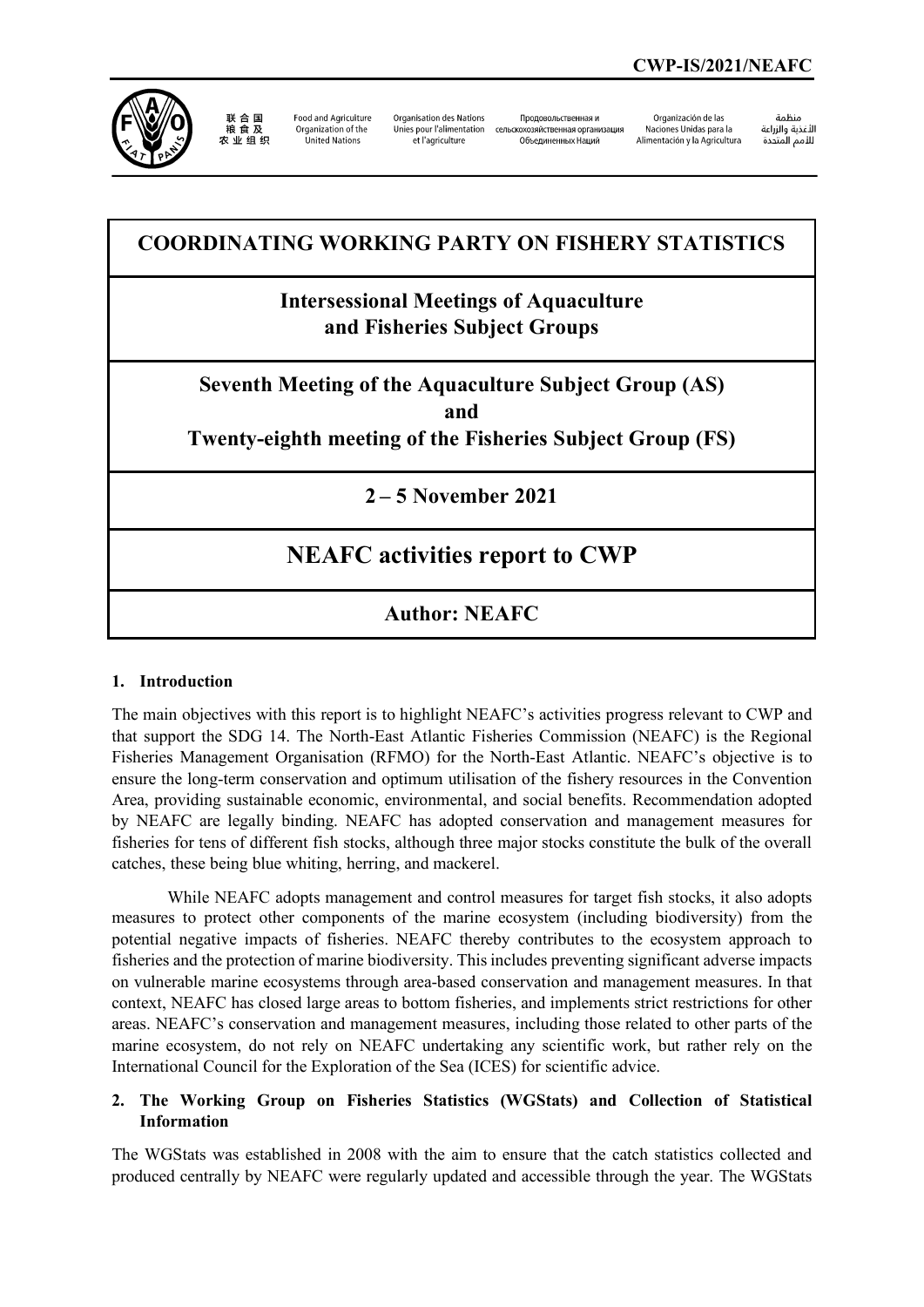function, among others, is thus: To ensure that NEAFC has available at all times the most complete and 'real time' statistics concerning fishing activities and quota uptake in the Regulatory and Convention Area by developing harmonised and comprehensive procedures for the collection, compilation, analysis and dissemination of fisheries statistics within NEAFC; and to the extent possible work by correspondence and the Secretariat shall propose solutions, which allow the optimum use of electronic communication and the NEAFC website.

In regard to collection of statistical information and in accordance with the NEAFC Convention, article 9, the Commission may by a qualified majority make recommendations providing for the collection of statistical information relating to fisheries conducted beyond areas under the jurisdiction of Contracting Parties. The Commission may also make recommendations providing for the collection of statistical information relating to fisheries conducted within an area under the jurisdiction of a Contracting Party, provided that the recommendation receives the affirmative vote of that Contracting Party.

In this regard, NEAFC at its Annual Meeting in November 2012 adopted a recommendation amending recommendation 2:2011 providing for the collection of statistical information relating to fisheries beyond and under the fisheries jurisdiction of NEAFC's Contracting Parties. Recommendation 2:2011, as amended, requires each Contracting Party, within 30 days following the calendar month in which the catches were landed, or transhipped, report to the Secretary, in computer readable format, provisional monthly statistics of catches from stocks listed in Annex I of the recommendation and species listed in Annex IV of the recommendation, whether the catch is taken in international waters or in waters under the jurisdiction of the Contracting Parties. These reports shall be made in accordance with the specifications and format set out in annex II and III to the recommendation. This includes the following information: The Contracting Party (CP); the year/month (YM); the stock (SS); the fishing grounds either international waters or EEZs (ZO); the monthly catch (CA) and; the cumulative catch (CC). The Secretary shall, within 10 days following the monthly deadline for receipt of the provisional catch statistics, collate the information received and circulate it to the Contracting Parties. Annual catch data shall be submitted not later than 1 July of the following year.

Please find the most recent recommendation 2:2011, as amended here: [https://www.neafc.org/system/files/Recomm-02-2011\\_Monthly-Statistics%28as-amended-by-](https://www.neafc.org/system/files/Recomm-02-2011_Monthly-Statistics%28as-amended-by-Recommendations-17-2021_23-2020_13-2016_17-2015_14-2013%29_0.pdf)[Recommendations-17-2021\\_23-2020\\_13-2016\\_17-2015\\_14-2013%29\\_0.pdf](https://www.neafc.org/system/files/Recomm-02-2011_Monthly-Statistics%28as-amended-by-Recommendations-17-2021_23-2020_13-2016_17-2015_14-2013%29_0.pdf)

The final and confirmed annual catch data is published on the public NEAFC website. Please see here: <https://www.neafc.org/catch>

### **3. The Monthly Catch Application**

The establishment of the WGStats and the implementation of Recommendation 2:2011 as amended, mentioned above, has resulted in a vast improvement in the reporting of statistics in NEAFC. In the beginning, the catch tables were to be sent to the Secretariat, on a monthly basis, using MS Excel. In 2015 the Secretariat began developing catch statistics database (web based application) on the NEAFC restricted website. This application would allow those CPs, wishing to do so, the possibility to upload their monthly and annual catch data directly into the application and download catch tables as needed. Due to some unforeseen reasons and the fact that the preparatory work on NEAFC's new Electronic Reporting System (UNCEFACT FLUX mentioned here below), had priority, not all CPs were uploading data directly into the statistics database until 2019. The Secretariat was thus enable to collate the information received via the catch application and circulate it to the CPs in one harmonised aggregated catch table, for the different stocks, in accordance with recommendation 2:2011. However, this involved human intervention on part of the Secretariat, as the Secretariat had to copy the uploaded CPs monthly reports manually into the aggregated monthly catch tables, circulated to the CPs. In 2021,